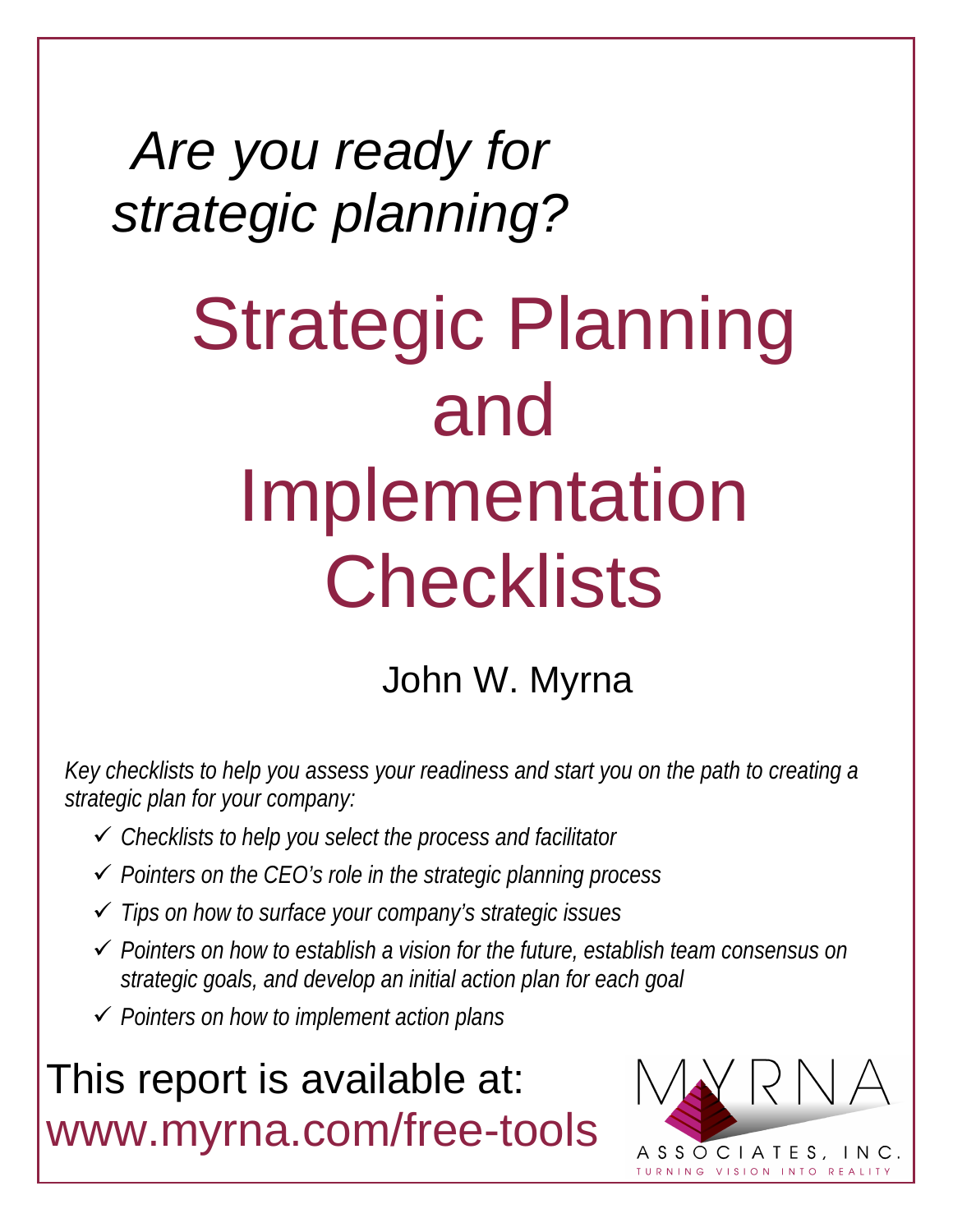#### **Table of Contents**

| $\checkmark$ #1. Play your role as CEO and walk the talk5                |
|--------------------------------------------------------------------------|
|                                                                          |
|                                                                          |
|                                                                          |
|                                                                          |
| ← #6. Surface the company's strategic issues8                            |
|                                                                          |
| $\checkmark$ #8. Establish team consensus on the strategic goals 9       |
| $\checkmark$ #9. Develop initial goal action plans during the meeting  9 |
|                                                                          |
|                                                                          |
|                                                                          |
|                                                                          |
|                                                                          |
|                                                                          |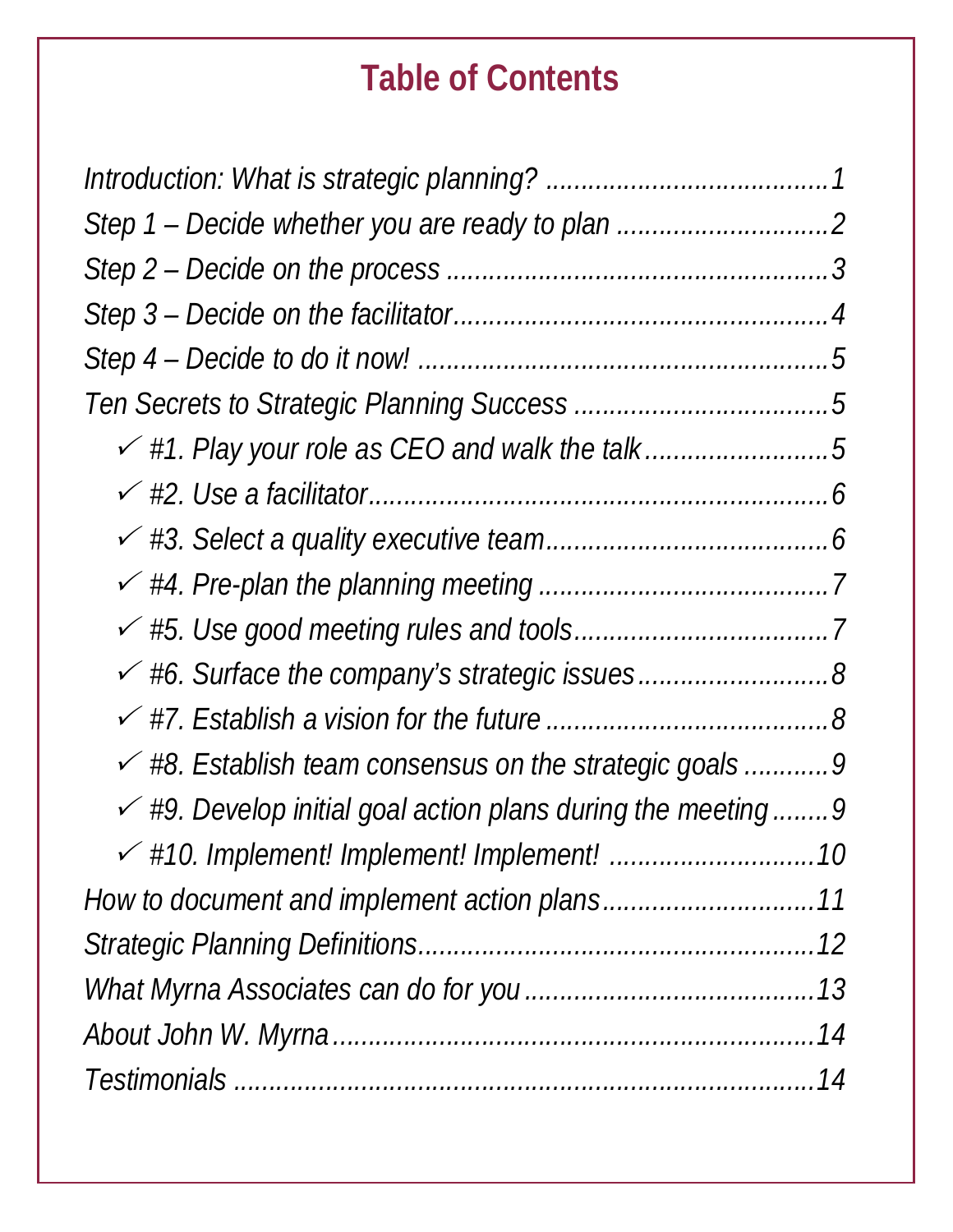#### **What is strategic planning?**

#### **Use strategic planning to create your future.**

Strategic planning is creating a vision of the future and managing toward that expectancy. Strategic planning is choosing the 20% to implement that will accomplish 80% of your corporate goals. Strategic planning is operating under a vision, mission, and strategy umbrella that focuses your organization's effort. Strategic planning is making sure your short-term decisions are consistent with your company's long-term goals.

Strategic planning answers the four big questions:

**Where are we? Where do we want to be in the future? What part of the status quo do we need to change to get us where we want to be in the future? How do we make it happen?**

It is a simple process with an incredible power to energize your organization.

**Use strategic planning to create a stable platform for investment.** Strategic planning organizes and anchors your investments in the future. When you make an investment, you need a platform that will remain stable long enough to complete the investment and reap the reward. To deliver real results, a good strategic planning process provides not one platform but several stable platforms, each with a shorter time frame.

The Progress Pyramid™ organizes your investments based on the "why" and the "how" of effective strategic planning. It provides you with time frames for completing your initiatives and realizing their returns.

The most stable platform is your vision. It sits at the base of the pyramid. Its stability enables you to work on the truly longterm goals, the ones that take decades to accomplish.

The least stable platform is your action steps at the top of the pyramid. This is where you take short-term tactical steps, which evolve quickly as you respond to changes in conditions and resources.

Too often, organizations confuse the tactical with the strategic, changing the mission in response to a change in the environment when they really only need to change action steps.



*Vision. The stable base of the pyramid is your organization's vision. It is designed to be stable for five, ten, or as long as thirty years, an eternity for most organizations. It consists of your core ideology – core values and core purpose, and an envisioned future built around one vividly described, big, compelling goal. Mission. The organization's DNA – an affirmation of What do you want to be and what customers do you want do it for? Why do you do it? How do you want to do it? Strategy. A shared visualization of where we want to be within three to five years – the picture on the jigsaw puzzle box. Goals. Each goal is strategic because it changes the status quo. Key result measures. The set of outcomes that define that we have, in fact, changed the status quo. Action steps. The tactical plan to achieve those outcomes. Action steps to be completed within a moving 90-day window.*

*"The great thing in the world is not so much where we stand, as in what direction we are moving."* **Oliver Wendell Holmes Jr., Supreme Court Justice**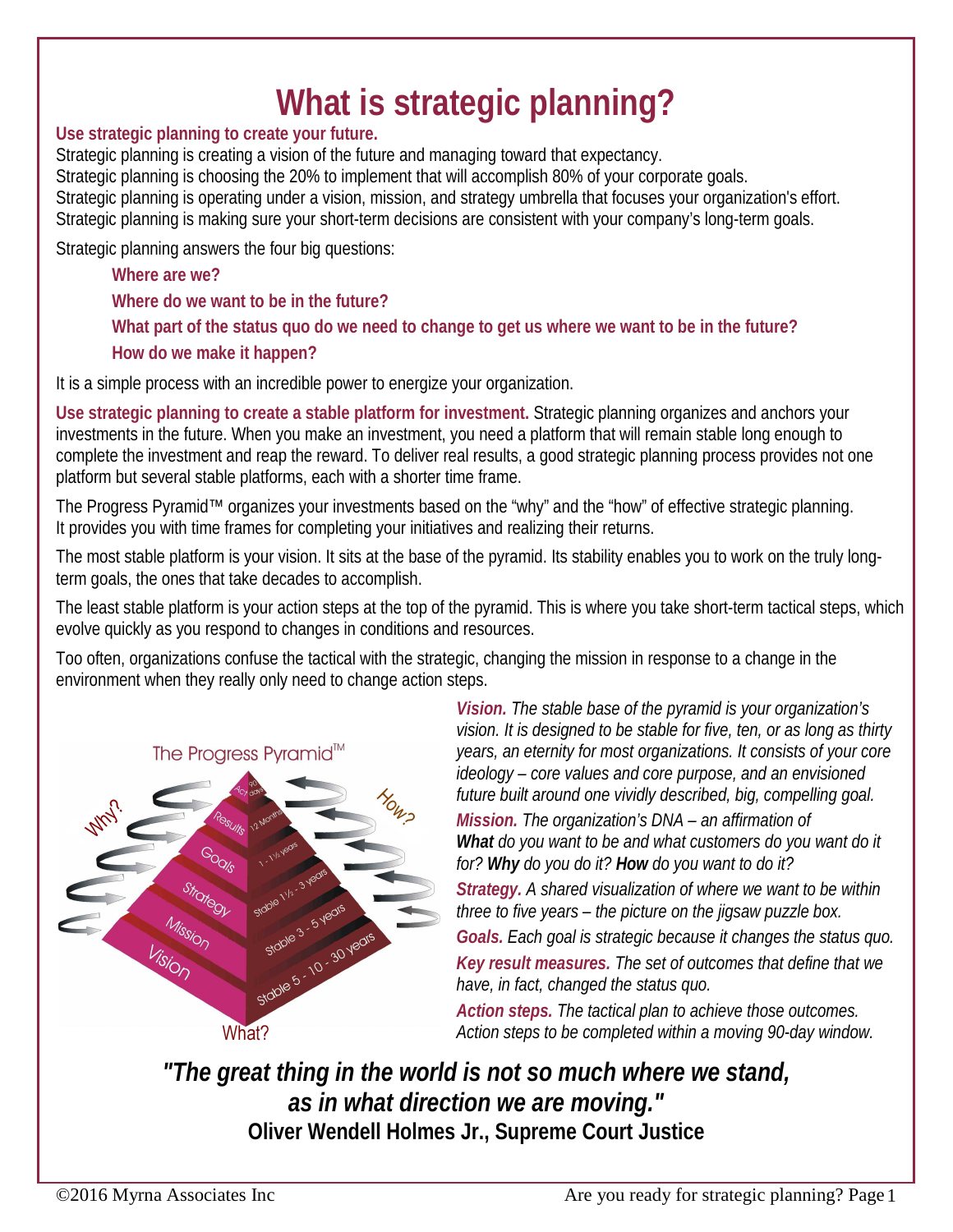#### **Step 1 – Decide whether you are ready to plan**

YES! **Is the CEO ready?** Are you prepared to share the information required to make good decisions and gain commitment? You want your organization to make choices and commit resources to achieving its goals. You, the CEO, are ready to commit your attention, time and resources to the planning process and the resultant plan. You're prepared to personally demonstrate the behavior that will set your executive team's expectations and commitment to the ultimate action plans.

YES! **Are you concerned with effectiveness rather than cost?** It usually costs a bit more to do the right things in the short run. Be honest with yourself: If the only criteria you apply is today's cost, you're not ready for strategic planning.

YES! **Are you ready to move away from back-of-the-envelope management?** Strategic planning requires commitment on the part of executives to deliver the agreed-upon mix of quality, quantity, timeliness and cost. Importantly, the company and CEO must deliver on their commitment of resources and attention. If you are not ready to commit the resources and attention, if you feel the need to turn on a dime monthly, weekly or even daily, then you're not yet ready for strategic planning.

YES! **Can you afford to invest money today for future return?** If you see every dollar spent as a cost rather than an investment, put this process away for another day.

YES! **Do you have an executive team?** These are people who see and care about the business in a holistic way. They have opinions; they can put company needs ahead of their personal or departmental needs. I'm not referring to titles, capabilities, or competencies; I'm talking about attitude and vision. Strategic planning will empower these executives with information and overview to channel their natural abilities. The strategic planning meeting is an opportunity to take the measure of your team, but there must be a core team in place to work with.

YES! **Is your executive team stable?** If you plan to remove a member or hire a major new player in the next 90 days, you should defer this exercise until those changes are made. A key element of the planning process is the individual commitments made to the goals. This commitment needs time to be demonstrated before it can transfer to a new player.

YES! **Can you make the time to invest in strategic planning at this point?** You need time for the strategic planning meeting. The CEO's attention over the next few months reinforces the importance of the process and makes sure company resources are committed to its success. There is much to gain from the meeting even if there is no formal follow-up, but the gains from follow-up are beyond the dreams of avarice.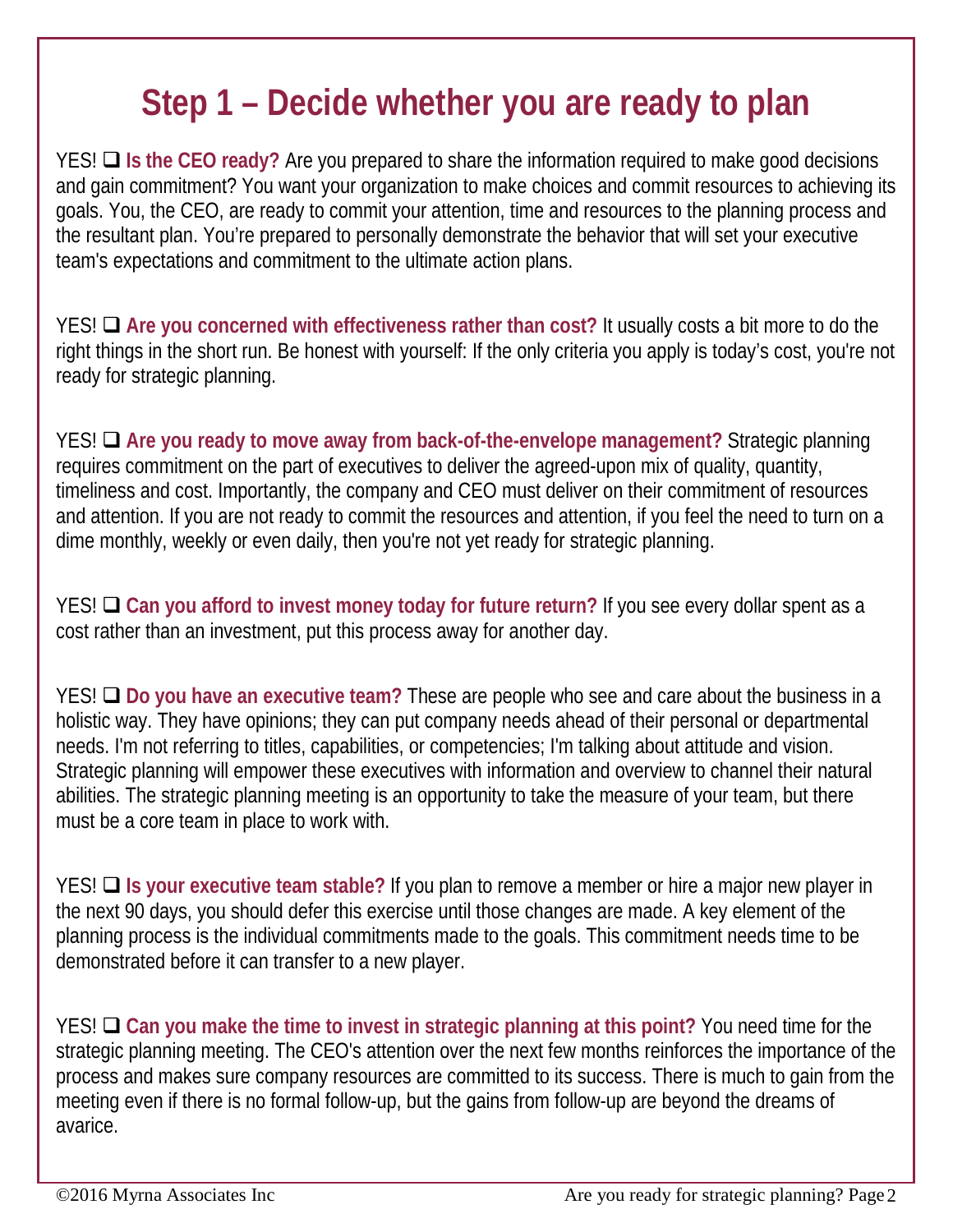#### **Step 2 - Decide on the process**

YES! **Is it a team planning process?** Your senior team, with their hands in your business daily, has in their heads the information you need for strategic planning decisions. Further, they are the ones who will implement the plan. Only when they are involved in creating the plan can they truly own it.

YES! **Is the process comprehensive?** Many programs are based on a popular business book. Two days focused on defining a mission or identifying your hedgehog won't generate the tactical steps needed for implementation. Alternatively, a process that doesn't bother to develop a vision, mission, and strategy to set direction and inform your tactical steps isn't really strategic.

YES! **Is the process the right size for your organization?** Processes developed for Fortune 500 firms assume you have extensive staffs for implementation and welcome multi-day meetings at expensive resorts. A process designed for a \$2 - \$100 billion dollar company is unlikely to deliver the same results for a \$2-\$100 million dollar company. On the other hand, a process designed for a mom-and-pop operation without a 5 to 12-person management team is equally unsuitable.

YES! **Is the process affordable and predictable?** What is the total cost in dollars and time? Are there hidden expenses such as paying for travel time, printing and duplication, etc.?

YES! **Can you handle the paperwork?** Many strategic plans stumble because the organization isn't able to get the plan's documentation until weeks or months following the planning meeting. Insist on a facilitator who guarantees delivery of comprehensive documentation quickly – ideally within a week of the planning meeting.

YES! **Q** Is there availability of services to assist in implementation? Facilitated follow-on presentations, reviews, and annual meetings will help insure your company maintains momentum.

YES! **Do you have a choice of professional facilitators?** Pick a facilitator with the personal chemistry to match your organization's culture and needs. Are they highly skilled in producing productive conversations, facilitating the best team communication ever, and skillfully converting talk to action for breakthrough results? Do the facilitators bring unique, relevant real world and life experience to the meeting?

YES! **Q** Will the planning process customize itself around your unique issues while consistently providing the highly positive results you expect from a proven, formal process?

YES! **Will the process and facilitator provide field-proven** solutions to common business management and personnel problems presented as part of the discussion of issues? Will they provide valuable insight and workable models without telling you and your team how to run your business?

YES! **I** Is the process proven? Are there sufficient, relevant references and testimonials to provide confidence that the process is proven and appropriate for your company?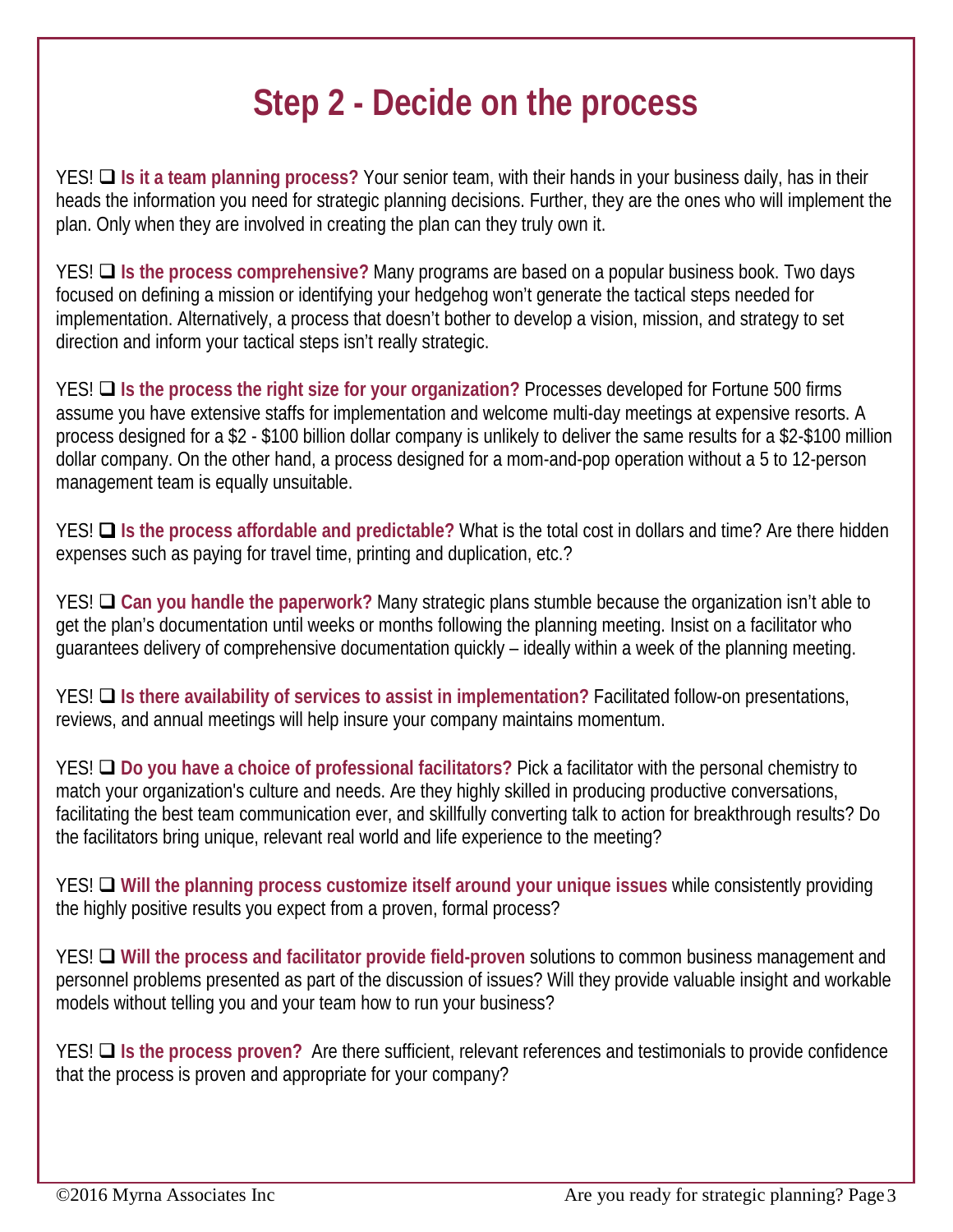#### **Step 3 – Decide on the facilitator**

YES! The facilitator **adapts the agenda or meeting activities on the spot**, as needed; handles multiple tasks smoothly, adapts personal style to the group and tries new things.

YES! **Q** The facilitator considers how to work questions that encourage thought and participation, and develops thoughtful questions on the spot, when necessary.

YES!  $\Box$  The facilitator demonstrates responsiveness and respect for people; is sensitive to emotions; watches and responds to nonverbal signals; empathizes with individuals who have special needs; helps develop constructive relationships with and among members; greets and mingles with the group; and uses the group's own words and symbols..

YES! **The facilitator draws out individuals** by asking questions; gets people involved early on; controls dominant people to ensure equal participation; provides anonymity and confidentiality when needed; acknowledges and is open to the group's contributions; and appropriately uses humor, games, music, and play to enhance an open, positive environment.

YES! The facilitator **encourages looking at issues from different points of view**, and uses techniques, metaphors, stories, and examples to get the group to consider different frames of reference.

YES!  $\Box$  The facilitator encourages the group to handle conflict constructively; provides techniques to help the group deal with conflict; helps the group gain agreement and consensus on issues; and allows the group to vent negative emotions constructively.

YES! **The facilitator gives explicit instructions**; uses clear and concise language in presenting ideas; gives the group written information such as handouts and printouts; provides research and background information; presents models and frameworks clearly; and makes important information visible on flipcharts or overhead projections.

YES! The facilitator **has a definite direction** and knows where to go next in the agenda; clearly communicates the task to the group; and keeps the group's comments relevant to the desired outcome.

YES!  $\Box$  The facilitator helps the group take responsibility for the meeting and its outcomes; helps the group create follow-up plans; turns the floor over to others; permits the group to call its own breaks; and encourages the group to evaluate the process.

YES! The facilitator **involves the meeting leader** or initiator in planning; develops clear meeting outcomes (goals); designs an agenda and selects group processes on the basis of those outcomes; clarifies ground rules; learns about the group members ahead of time; and uses appropriate tools, such as visual aids or meeting software.

YES! The facilitator leads **the group through the meeting process**; uses the agenda to guide the group; sets time limits, enforces ground rules, and limits choices; provides models, frameworks, and processes to guide the group; uses breaks effectively; and checks progress and reactions with the meeting leader and group.

YES! **Q** The facilitator really listens to what the group is saying and makes an effort to make sense out of it; clarifies goals, terms, and definitions; reiterates participant responses; remembers previous comments to reconnect information; and helps organize information into themes.

YES!  $\Box$  The facilitator recognizes and deals with his or her own behavior or feelings; behaves confidently; behaves honestly -- openly admits mistakes and lack of knowledge; shows enthusiasm; and keeps his or her ego out of the discussions.

YES! **The facilitator will be familiar with any technology used**; clearly understands tools and their functions and capabilities; and solves common technical difficulties.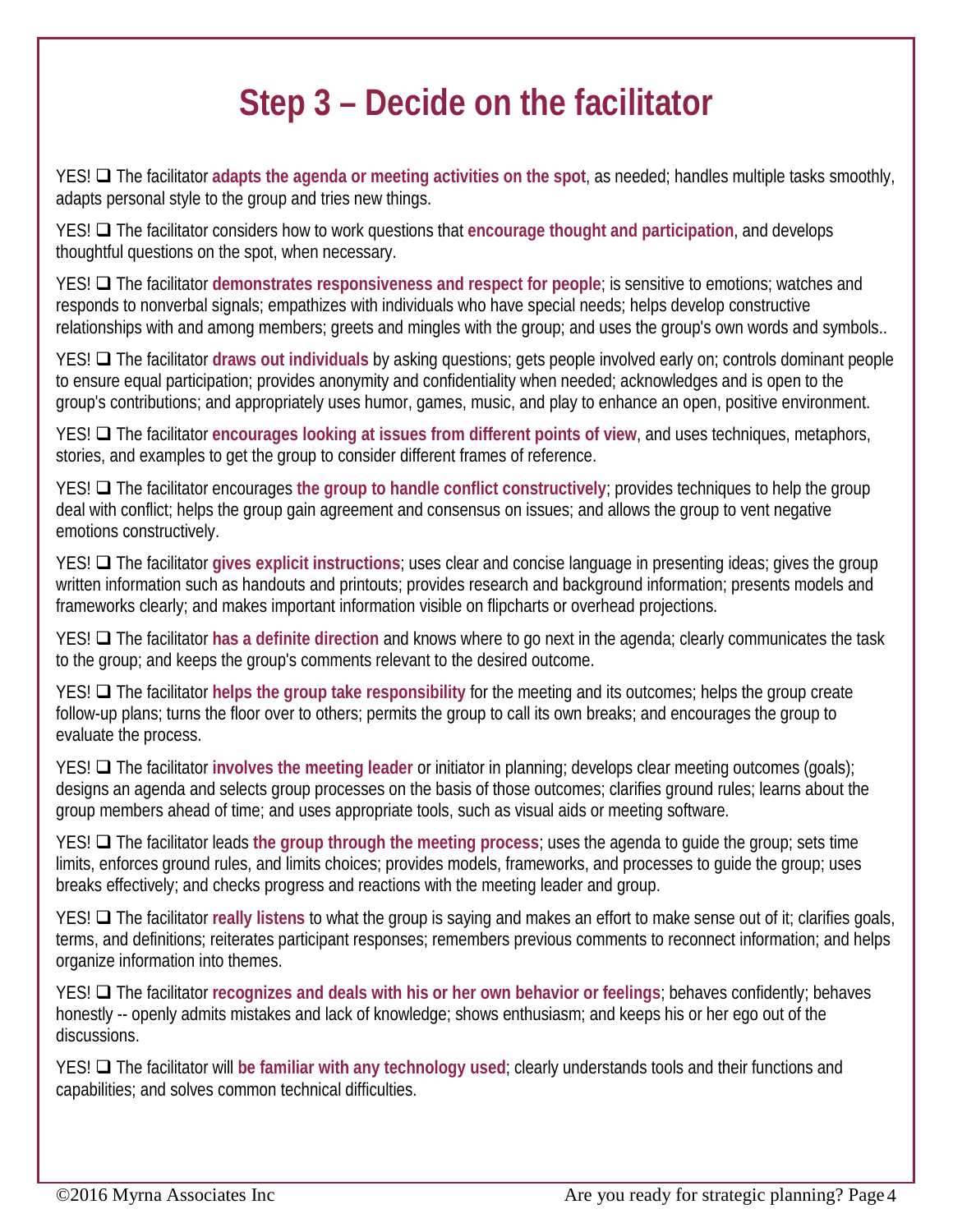#### **Step 4 – Decide to do it now!**

Were your answers "YES"? Then you're ready for strategic planning. Start as soon as possible, because every day you delay now puts off the benefits of strategic planning. You know that the benefits from strategic long-range planning warrant your commitment and investment.

#### **Ten Secrets for Strategic Planning Success**

Here are some of the secrets for successful strategic planning that we've learned from facilitating planning meetings for hundreds of companies since 1991.

### **#1: Play your role as CEO and walk the talk**

The CEO has only three jobs that can't be delegated:

- **Championing the strategic planning process.**
- **Developing the management team.**
- **Making the "you bet the company" decisions.**

The strategic planning meeting is the best path to fulfilling these responsibilities. Strategic planning only works when the CEO is committed to it and leads the process. As the CEO, it is key that you **communicate the importance of the planning meeting** to your executive team. Informally talk to each team member one-on-one about your goals for the meeting. **Solicit agreement and buy-in** on the value and need for the meeting. Discussing any concerns they may have about the process with your executives before a final commitment is made can help to create an effective team planning climate.

During the meeting, the CEO plays a particularly difficult role. The **CEO acts as a participant** in the planning meeting rather than the usual day-to-day one of problem-solver and action-oriented time-saver. CEOs are the ultimate problem-solvers. When an executive appears with a problem, the CEO tends to try solving the problem then and there. But in the planning meeting, it is important that major issues get surfaced, discussed to a common level of understanding and prioritized. Trying to immediately "solve" an issue dampens discussion and understanding.

This process of discussing issues until the entire team "gets it" can drive a CEO up the wall because CEOs are bright and intuitive. They tend to reach an understanding after hearing only a little bit of information and use that understanding to formulate a solution. In a desire to save everyone time, CEOs share their insight with a simple "Here's what we should do" statement. Executives who don't see where the answer came from try to ask, but usually get squelched. Ultimately they salute and say "yes sir!" but they don't have the deep commitment that flows from a personal understanding. Bite your lip or take a walk, but allow the rest of the team to catch up with you. (They might even come up with an approach that's even better than the one suggested by your intuition.) Further, a CEO can't be sure the team really understands what he or she is saying if their team members are never given the opportunity to paraphrase and feed it back.

**People listen to what you do** rather than what you write or say. In the three weeks following the strategic planning meeting, focus your actions on asking your executives how they are doing on their close-in milestones. Be the first to meet your milestones. Make sure that the team understands that you take their commitment to results seriously and expect them to achieve the goals. Further, keep your commitment to providing the resources required by the plan. Do not change direction because of an interesting article in Friday's *Journal* and do not create an operating budget that isn't anchored by the strategic plan.

**Your team will take the plan as seriously as the CEO does.**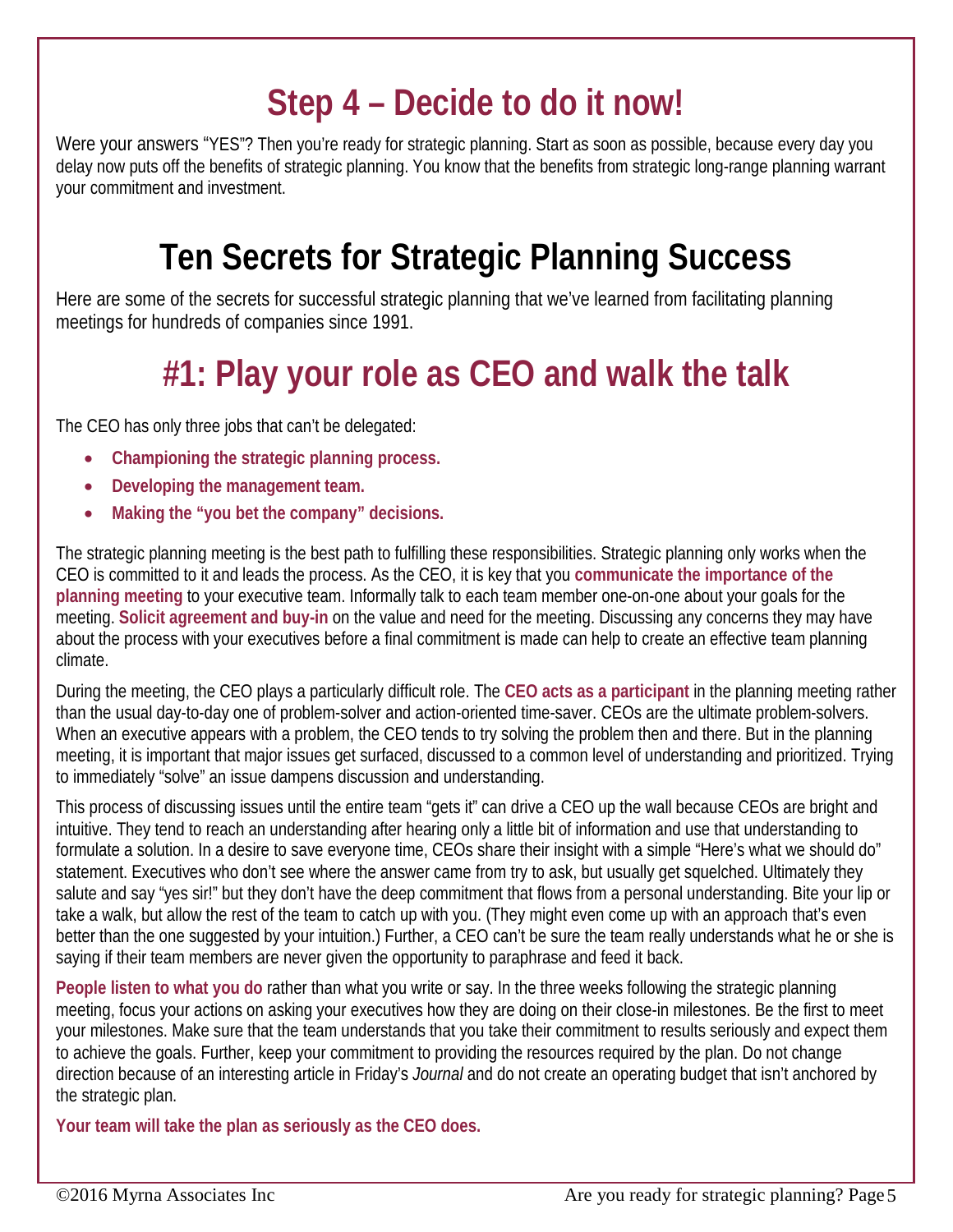#### **#2: Use a facilitator**

**- Select a facilitator experienced in the strategic planning process**. Someone who facilitates strategic planning meetings week in and week out will be more experienced and effective than someone who does it once a year or once in a while. The power and value of experience becomes crucial when the planning meeting doesn't go exactly as planned.

**- Select a facilitator with real-world business knowledge and experience.** This experience allows the facilitator to do a better job of relating to basic company issues. On the other hand, it is not necessary nor even desirable that the facilitator come from your industry. The industry knowledge and plan should flow from the team's heads, because they will be implementing it. Sometimes it is hard for facilitators to keep their distance from a market they grew up in.

**- Select a facilitator who can establish credibility** with the team. People implement better when they believe. If the team doesn't believe in the facilitator then they may not believe in the plan. Be sure to select someone who has good chemistry with the CEO and the team.

**- Select a facilitator who can educate** the team as well as facilitate the process. All management teams have uneven experience. This meeting is an excellent opportunity to learn.

**- Select a facilitator who can earn the CEO's respect**.

**- Select a facilitator with presence**. Executives and CEOs are a rowdy bunch. You need someone who can get the group back on course when they start to wander off.

**- Don't ask a team member to facilitate**. Team member contributions are too intense and too valuable to be diluted by worrying about the myriad of issues a good facilitator has to track. Further, a facilitator who is seen as a neutral party can steer the group through discussions of the really tough issues.

**- Never have the CEO facilitate!** It is a false economy. Time and time again, companies find that they either don't finish the agenda or worse yet, finish the entire agenda in a few hours because the meeting becomes a presentation by the CEO.

#### **#3: Select a quality executive team**

**- Pick people who can look at the business through the eyes of the CEO**. An executive is someone who cares about the entire business, not just their function, their department, their people or themselves. This attitude is key. Your executive may not yet have the education, experience and insights to excel but without the attitude they will never be effective members of senior management. **It's expected and OK that team members' business skills are uneven**. The planning meeting is an excellent opportunity for the team to learn and develop general business skills.

**- Pick 5 to 12 people**. The information necessary to set direction and establish goals is in the heads of your executives. Strategic issues are too complex and nuanced to be completely understood by any one member of the team. It takes the synthesis of the individual views of a group of people, each with their personal view of reality, to create a thorough understanding of each strategic issue. With fewer than five participants there isn't enough diversity to get the job done. Above twelve participants there isn't enough time for everyone to reach the common understanding required to achieve a state of flow where everyone can see and balance the complex interrelationships between issues. With more than twelve participants the meeting can turn into a series of presentations rather than an interactive session.

**- Select your planning team to include your direct reports**, **department heads** (no matter where they report in the organization), **key outside consultants** and the **1 or 2 movers and shakers** that will affect your success over the next 3-5 years. A mover and shaker might be an insightful top sales rep or product developer. Make sure **all members participate**. There are no observers. Everyone weighs all the issues and as a team they "place their bets and take their chances." You can't allow someone to stand aside and not be part of the commitment. To this end, **never include lame ducks**. You are asking for commitments and a lame duck is not in a position to make one.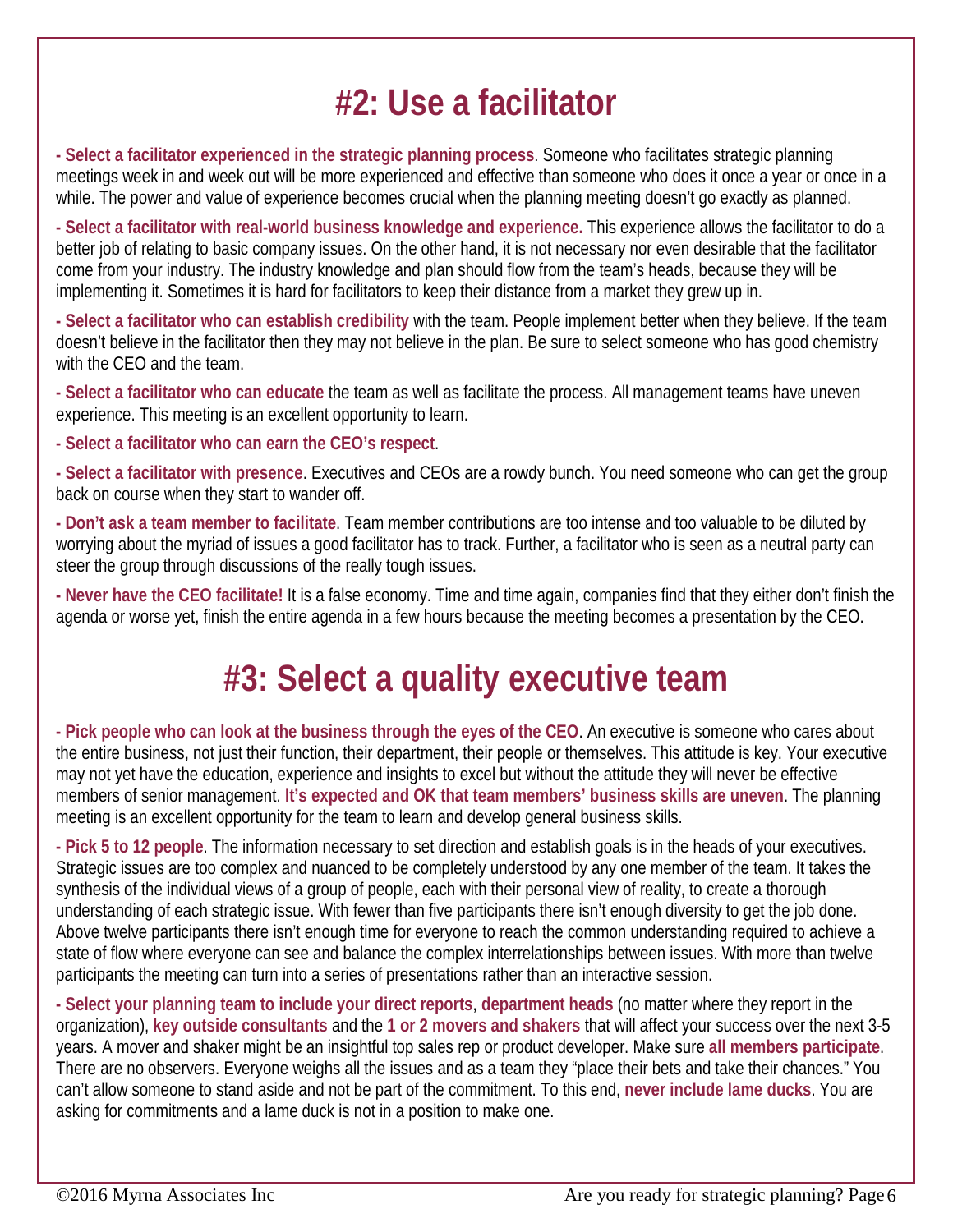### **#4: Pre-plan the planning meeting**

**- Set a meeting date far** enough **in advance** that the entire team can commit to it without conflicts from weddings or major company events such as a new product launch. **Communicate clearly that this is important** stuff and the executive's calendar is to be kept clear of any other appointments. Explain that this is all we will be doing for those two days, so don't assume you can overlap the planning with a sales call or other activity.

**- Use an input form to gather basic information** anonymously from the team. Ask for the 5 major weaknesses, opportunities, threats, strengths and industry trends. (These are the WOTS-up topics.) Ask for team members' expectations, 5 top products and 5 top markets. Have a non-team member, such as the meeting facilitator, create a one-page, numbered list of items from each topic (weakness, opportunity, etc.). Combine duplicate items and sort the list to obscure the author of any particular item. Ask for the top 5 in each topic to start the process of prioritizing and focusing.

**- Set an expectation for intensity, dedication, and possible evening hours**. The meeting will start at the company's normal starting time and end any time between 6 PM and 8 PM, depending on how long it takes to address the issues. Ask people to keep both evenings open. This is a key moment in the history of the company and you don't want to stop short of finishing because someone has tickets to the opera or a plane to catch. (If you set an expectation to end at 8PM and finish early at 7, the team will retain its focus. Set an expectation to end at 6PM and the team will focus on the clock rather than the issues if you need to keep going until 7PM.)

### **#5: Use good meeting rules and tools**

**- Meet off-site**. Your own in-house meeting rooms can carry their own negative connotations. The off-site room doesn't have to be expensive. It could be a conference room at a colleagues' company or even a rented church hall. Dress in **business casual**. The casual dress breaks the mold and 8 to 12-hour meetings are more comfortable in casual clothes.

**- Dedicate two intensive days** to establish an organizational state of "flow time." The two planning days must be back-toback. The most popular combination is a Friday and Saturday, one day of company time and one day of personal time.

**- Post, distribute, and use an agenda.** Post the agenda on the wall and check off the items as you go along. (This signals that there is no hidden agenda.)

**- Define, explain and acknowledge the different roles of the facilitator, participant and CEO**. The facilitator is responsible for the meeting having met the team's goals. The CEO suppresses his or her own normal modes of operation and acts as a participant. The team members acknowledge that they are here to look at the entire business through the eyes of the CEO. They are not here representing their people, their departments, their functions or themselves.

**- Define, explain and acknowledge a set of meeting rules** everyone agrees to follow. (1) Listen actively, (2) Speak up and say what needs to be said – there are no sacred cows, (3) Focus on solving problems rather than placing blame or being defensive, (4) Respect differences of opinion, (5) Avoid cheap shots, (6) Stay focused, (7) Add only new information to the discussion) Don't flog a dead horse, (8) Permit only one discussion at a time, (9) Silence implies understanding and agreement, (10) Finish with consensus and commit to action.

**- Use flip charts**, taping sheets to the wall as the meeting progresses.

- **Maintain sizzle** with **penalty flags** to throw in front of rule breakers, and motivational **posters**, etc. Tossing a bright yellow penalty flag, or bean bag, demonstrates that you are serious about following the rules without putting someone down. The tossing of flags also has proven to be a good way to break the tension.

**- Use a quiet meeting room with enough space and walls that are clear** for posting the flip charts used while setting goals.

**- Serve food that keeps the team alert and awake**. Skip the croissants, onion rings and pastrami; instead serve bagels, salads and chicken.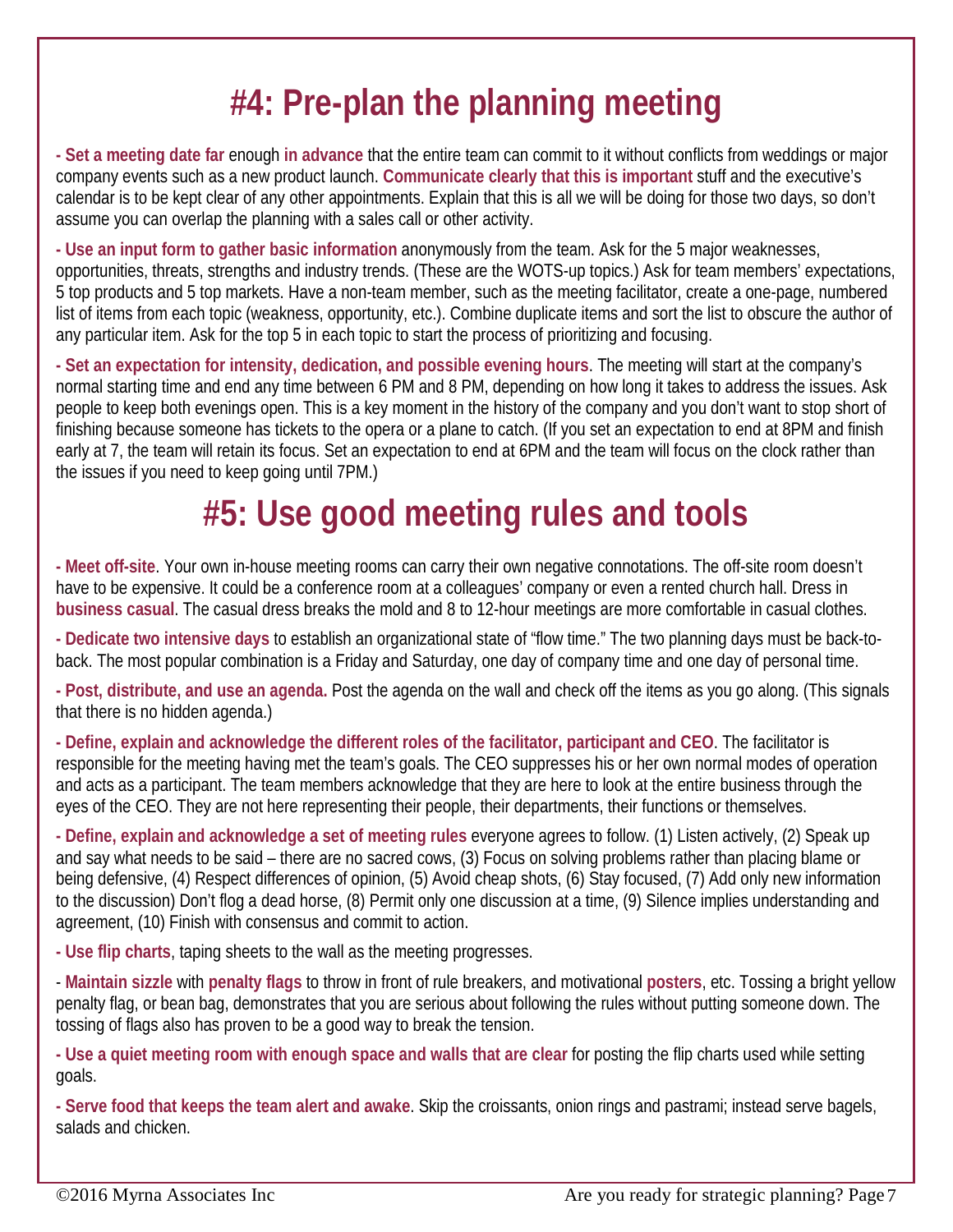#### **#6: Surface the company's strategic issues**

**- Surface issues by discussing, synthesizing and prioritizing** weaknesses, opportunities, threats, strengths and trends. This is a variation of the classic SWOT analysis. After facilitating meetings for hundreds of companies, we've found that WOTS-up works better. Leading with weaknesses surfaces more issues and ending on strengths strikes a positive note. **- Jumpstart the discussion** of each topic (weakness, opportunity, etc.) by handing out a numbered list of items taken from the pre-meeting input form. The list should have combined duplicate and similar items. The process works best if items are sorted alphabetically to obscure the author of any specific item.

**- Start the process with smaller teams of 2-4** discussing each item on the list. After all the items on a given list have been discussed, have each small team agree on the three most important items (three major weaknesses, three major opportunities, etc.). Encourage teams to "cheat" by grouping related items and voting for the new group. This "cheating" synthesizes individual issues into a set of company-wide strategic issues. When the smaller teams come back, **discuss** each prioritized item **until the entire team understands** it. Everyone doesn't have to agree but everyone should understand the item's point and everyone's view of that point. The blending of each of the smaller team's items should identify about five prioritized, thoroughly understood company issues.

**- Say what needs to be said; there are no sacred cows**. In the discussion of each item, (weaknesses, strengths, etc.) never attempt to assign blame. Assigning blame tears down teamwork, makes people defensive and close-mouthed, and inappropriately focuses attention on the past rather than the future you want to create.

- **- Don't vote without discussion**, and **don't railroad discussions** to "save time." Focus on clarifying and understanding.
- **- Focus future attention only on those prioritized, most-important issues** you prioritized.

**- Discuss and record the expectations of the various stakeholders** in addition to the WOTS-up analysis. (Stakeholders include customers, employees, owners, and sometimes vendors, community and lenders.) A plan can't meet the expectations of the various stakeholders if the team doesn't know what those expectations are.

#### **#7: Establish a vision for the future**

**- Define and capture your vision**. Update and/or establish and commit to a set of core values, core purpose, and a "big hairy audacious goal" (BHAG). **Values usually derive from the CEO's and/or founder's existing values**. The core purpose is a short statement that was likely true for the past ten years and will apply for the next ten. (Think simple – Disney's core purpose is "family entertainment.") Your BHAG should be something that will take at least ten years to achieve but, with hard work and some luck, be achievable within thirty. Some companies have a vision of curing cancer, others to be recognized as the top player in their market.

**- Update and/or establish and commit to a company mission statement**. The mission statement is an affirmation of what you want to be 3-5 years from now, not merely what you were or what you happen to be today.

**- Make your mission statement answer the questions of what do you want to be, what customers do you want do it for, why do you do it,** and **how do you want to do it**. A productive way to develop the mission is to break the team into small groups and take 15 minutes to have each group brainstorm phrases that address the four points. When the team reconvenes they prioritize the phrases. Assign the task of assembling the phrases into a mission statement to 2 volunteers or the facilitator. Review the result of their work the second day before setting goals. The **mission statement should fit like a lobster shell -** large enough to protect and support your growth over the next 3-5 years while not being so big as to drag you down today.

**- Update and/or establish a company strategy**. This is a **one-page description of where the team wants the company to reach within 3-5 years.** How big do you want to be, how profitable, what markets, what products, use of technology, organization, risk tolerance, etc. Think of the strategy statement as the picture on a jigsaw puzzle box. It's the formula that describes your "big picture" results. When everyone can see where you are headed they can do a better job aligning daily actions to completing that picture. Every team member has a personal picture of where they *know* the company wants to be in the future. Writing down a consensus of those visualizations gets everyone literally on the same page. It is a visualization of where you want to be rather than a projection of where current momentum is likely to take you.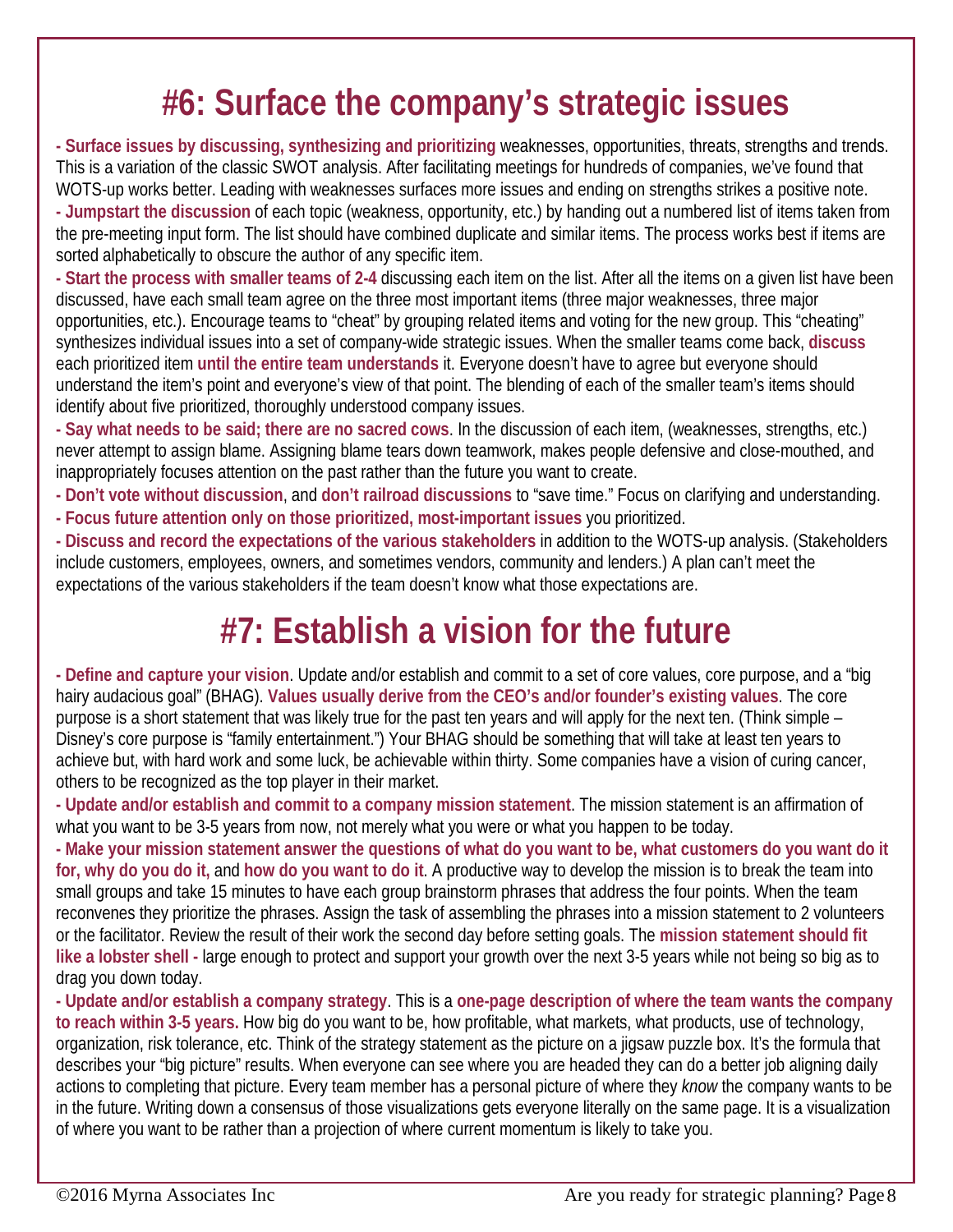#### **#8: Establish team consensus on the strategic goals.**

**- Start with smaller teams of 2-4 defining** their concept of the most important **four things that need to be in place within eighteen months to feel confident that the company is truly on a path to achieving its strategy – the five year out visualization**. Teams should work alone for about 30 minutes to look at the business through the eyes of the CEO. Each of the smaller teams defines four key results that they believe will do the best job of meeting stakeholder expectations, overcoming weaknesses, exploiting opportunities, protecting from threats, leveraging company strengths and exploiting industry trends. These should be consistent with the company mission and follow the company's product/market strategy.

**- Develop a small set of goals** from the eighteen-month key results that can be **kept in front of the team daily**. Set the number of goals, **4-6** typically, to **fewer than the number of executives**. Goals are accomplished because one person champions them. There can be no more champions than there are planning team members.

**- Make each goal a synthesis of several individual objectives.** Capture goals as simple statement like *Double sales*.

**- Ask what will be the key results** for each of the 4-6 goals that will have to be in place within a year for the team to declare the goal a success. Typically there will be 3-6 key result measures (KRMs) for each of the 4-6 goals. KRMs should be some statement of quality, quantity, timeliness or cost.

**- Perform a red-face test on the goals**. A year from now when you have accomplished the full set of goals, will the team agree that they were the best way to get where you want to be in 3-5 years? Keep at it until the team agrees that the process has led to a reasonable set of goals. Ask the team: Are they real? Can you do it? Can you win? And, is it worth it? **- Identify goal champions** who represent **the best mix of passion and competence**. Select champions through volunteering and CEO prompting. Remember that champions can champion only one goal.

- **- Have the CEO champion** a "Maintain the momentum of the strategic plan" goal. (This is the "**Plan of Plans**.")
- **- Identify multiple co-champions** for each goal. They should have energy and genuine concern for success.
- **- Identify a single accountable** party for each KRM. This is your opportunity to push the plan deeper in the organization.

#### **#9: Develop goal's initial action plans during the meeting.**

**- Don't stop** until you have written down the first set of 90-day **tactical action steps!** Most strategic planning meetings end when you have goals. This is a mistake. It is seldom realistic to assume that people will create the action steps immediately when they get back to the office. Instead, have the KRM accountable parties, champions, and co-champions take 1-2 hours during the planning meeting to draft initial action steps.

**- Capture on paper** the strategic goals, their key result measures, initial tactical action steps, champions, and accountable parties**.** These are your action plans. Specific, quantifiable measures and action steps start everyone walking the talk.

**- Establish personal ownership and accountability.** Each strategic goal represents a consensus of the planning team and was derived by grouping individual goal statements. However, once the goals are defined and the champions and accountable parties identified, the goals take on a life of their own. The goal's action plan is not a committee effort. The accountable parties and champions, with the enthusiastic assistance of their co-champions, create action plans that reflect how **they** will accomplish the goal. (This is how you avoid creating a camel, an animal designed by a committee.)

**- Each action step has a "must be done by" date**. **Align dates** if possible **with key external events**. Use the dates as communications and commitment but never as a club. Action steps have a 90-day focus – i.e. your "tactical" window.

**- Do not cast action steps in concrete.** Action plans can and must be revised during the year, with action steps sometimes changing weekly or even daily.

**- Think of the plan as having a hierarchy of stability.** The vision and mission are the most stable, followed by the strategy and goals. You need to keep your goals stable during the year in order to produce results. (You never produce results unless you finish what you start!) The action plans that implement the goals, however, are like drafts of a new book. You learn as you execute the plan. It is appropriate to apply that learning by continuously revising your action plans.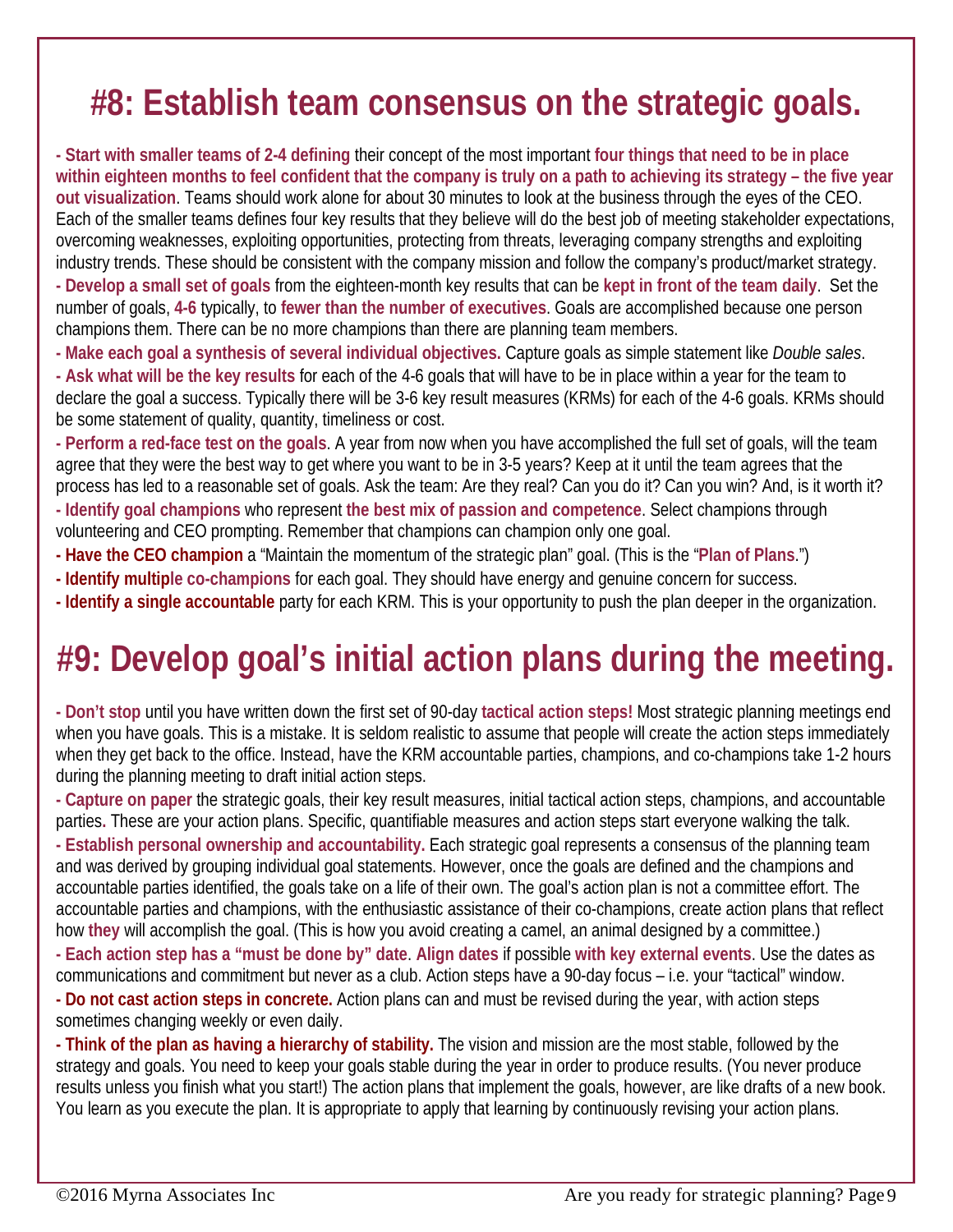#### **#10: Implement! Implement! Implement!**

Implementation is a simple cycle of **agreement**, **accountability**, **action**, and **assessment**.

*Agreement* is the first phase. It is necessary to agree on the priority of issues, tactical Agreement is the first phase. It is necessary to agree on the priority of issues, tactical<br>approach, and expected outcomes among the appropriate stakeholders. At a strategic level,<br>this agreement is best reached between th this agreement is best reached between the CEO and the senior team during a two-day meeting and documented in the strategic plan. At a tactical level, reaching this agreement can be as simple as the huddle football players hold before every play.

*Accountability* refers to personal accountability or responsibility for completing a task and producing the agreed-upon outcome. Whether for a tactical action step or key result measure, one (and only one) person must be designated as accountable. There will always be multiple people involved, but without a single point of accountability you get this situation: *There was an important job to be done and Everybody was sure Somebody would do it. Anybody could have*<br>There was an important job to be done and *Everybody was sure Somebody would do it. Anybody could have*  $\leftarrow \text{AUC}$ 



*done it, but Nobody did it. Somebody got angry about that, because it was Everybody's job. Everybody thought Anybody could do it, but Nobody realized that Everybody wouldn't do it. It ended up that Everybody blamed Somebody when Nobody did what Anybody could have done.(Adapted from a Charles Osgood poem)*

*Action* is tactical. It is a burst of activity that moves us closer to the desired outcome. One person is personally accountable for making sure it happens. There is a specific time period during which it will be completed. (Texas Instruments called this the W3 model – *What* will get done, *Who* will be accountable to make it happen, and *When* will it be completed by.)

*Assessment* is accomplished in a meeting. Meetings to assess tactical actions could be a daily, weekly, or monthly swarm that starts with a question of what we may have learned from previous actions. Strategically, senior management needs to close out the year's strategic goals during an annual two-day meeting. Closing last year's goals requires that management identify where the status quo has actually changed, and evaluate their overall success.

**Deliver the paperwork documenting the meeting within a week**. The single biggest thing you can do to communicate urgency is to get the paperwork done quickly. Give the delivered product an **important look and feel**. Don't distribute the plan as a stack of poorly photocopied, stapled sheets of paper.

**- Complete company communication within two weeks** via a stand-up meeting. Employees can help you reach your goals only if they know what they are. Don't wait until you can "do it right" -- that usually means it doesn't get done at all.

- **- Have the goal champions commit to revising and re-distributing** their **action plans within two weeks**.
- **- Review/discuss action plans during regular** weekly or monthly **meetings**; don't create special weekly strategic planning meetings that just add overhead. Planning is a lifelong process, not a special event.

**- Commit to and hold formal, facilitated quarterly review mini-meetings**. Set those dates at the end of the planning meeting. The team will want to delay each quarterly meeting to have more time to finish milestones, but resist. Much progress will happen the week before the meeting! Delay a week and you delay the progress by a week.

**- Make sure the CEO and executive team maintain** their **attention** to the plan, keeping goals and milestones visible and in front of them daily. Print a simple calendar with the next 90 days of action steps. Post a copy of the goals and KRMs where the team can see them when they meet.

**- Hold a full, zero-based, strategic planning meeting annually**. Don't just take the existing goals and add new ones. While you invest the same amount of time in planning each year, each time you do planning the team deals with more nuances of the business and greater detail, and applies more sophisticated trade-offs in the decision making.

**- Celebrate success**. Don't allow your intensity and constant push for excellence to blind you to the successful achievement of your goals. It is all too easy to focus attention on the small details that didn't happen the way you expected (the "trees") while ignoring that you achieved the goals (the "forest"). Take a few minutes to celebrate before pressing on to the next challenge.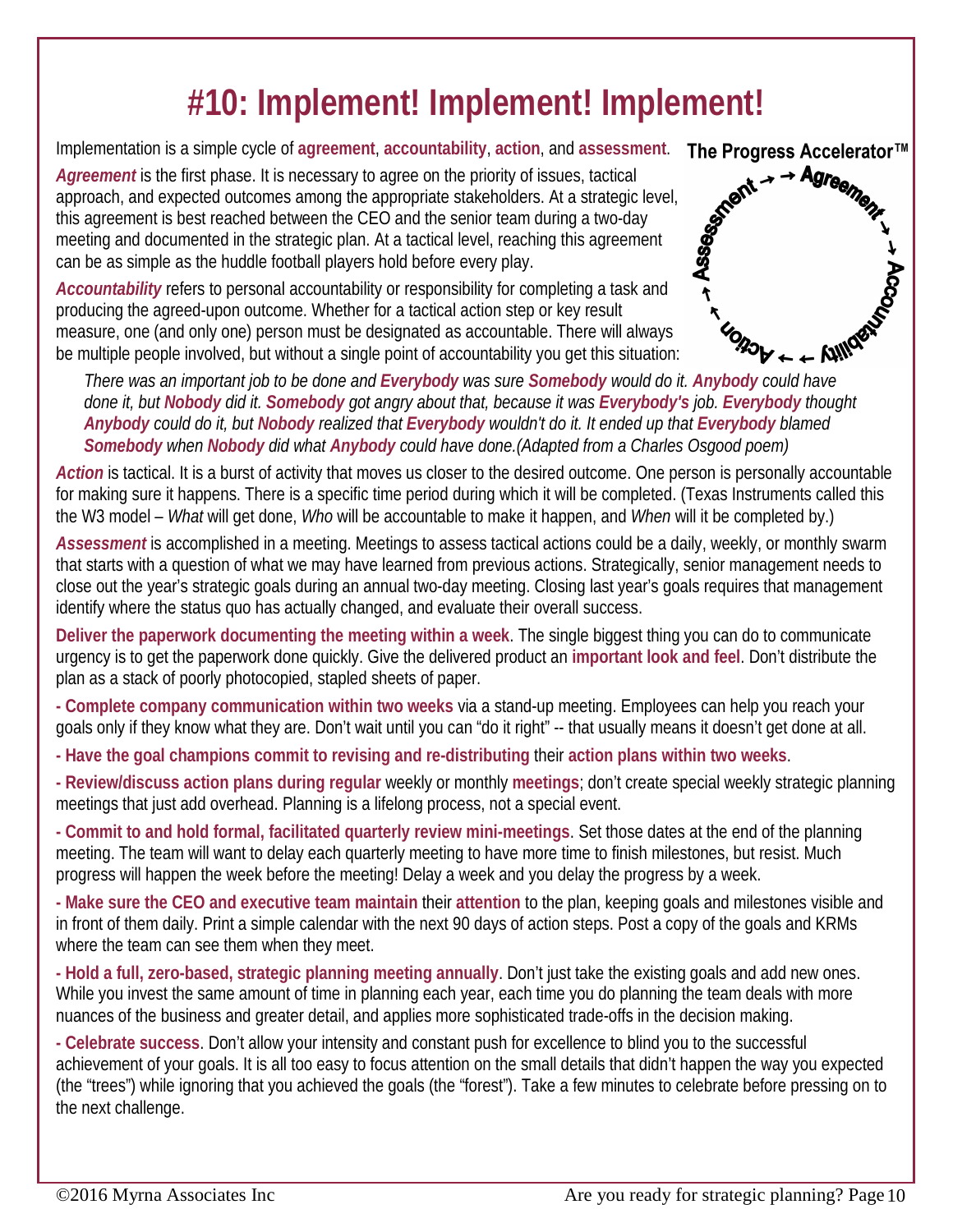#### **How to document and implement action plans**

**Key Result Measures are the "what" – Action Steps are the "how."** The action steps are your tactical plan. You should expect to adjust them as you gain tactical experience through execution. You need to remain focused on creating the results but be careful that you don't fall in love with your current tactical plan. How you produce those results should evolve based on insights gained, available resources, approaches that didn't work, etc.

Start by taking each key result measure in turn. Each measure should identify a condition that will exist when the goal has been accomplished. The measures are the set of desired outcomes required to change the status quo.

Each key result measure has an accountable person who owns it. Initially the champion may take ownership, but as the plan develops anyone in the organization can end up being accountable for a measure. If you have a formal annual review process it would be ideal that each measure ends up on someone's individual standard of performance. The accountable person can account for where we are, why we're there and what we're doing about it.

The accountable person for each key result measure determines exactly what actions will be taken in the here and now to advance toward the completion of the measure. Actions need to happen today, this week, this month, or this quarter. Champions formulate their tactical plan in the form of zero to four, high-level, 90-day action steps. W3 – What are we going to do? Who is going to do it? When will it be finished by?

**What are we going to do?** Each action step should encapsulate a "burst" of activity – some focused hours over a

concentrated number of days. (Remember that we are squeezing these "developmental" activities into days that are dominated by operational demands.) Action step activities have to be in digestible chunks. The wording of action steps should assume a professional execution. Action plans are not intended to be highly detailed micro-step-by-step plans that require Microsoft Project to manage. We are all professionals and can trust that the owner will start early enough to meet deadlines, solicit input, produce sufficient drafts for review, incorporate feedback, etc. What we need is a commitment to complete actions with impact major enough to advance toward the goal's objective, i.e. key result.

Who is going to do it? One and only one person should be accountable for each action step, even for a team's effort. If everyone is responsible then no one is responsible.

**When will it be finished?** Each action step should have a clearly defined finish - it is done or not done, and no later than the "due by" date. The due by date should not be a projection of when you expect the action step to be completed, rather it is a drop dead date that represents a commitment about when the action step will be finished. Due by dates can be

- a **specific date**, if that date is meaningful, such as year-end **12/31/10**
- a **time frame** such as **ASAP** i.e. under a week or **within 30, 60, or 90 days,** or
- a **recurring timeframe** such as **Ongoing, Weekly, Monthly, Quarterly**.

Once there is an established set of action steps for all the goals and their measures, you need to work the plan. Set aside some time to review the goals and their measures once a month in your regular staff meeting. Focus on the 20% of the plan that requires more attention to get on track. As a group, hold each member responsible for fulfilling their commitments.

As part of the monthly review, each owner should identify what exactly they will accomplish today, this week, this month, this quarter to advance completion of their key result measure. They should add/replace their action steps appropriately. If the team is drifting, consider meeting more frequently for a while.

Every 3 to 4 months, get the entire team together, off-site with a skilled facilitator is ideal, to revalidate and re-evaluate the entire plan, consider major adjustments in the tactical plan, and refocus and re-energize the team.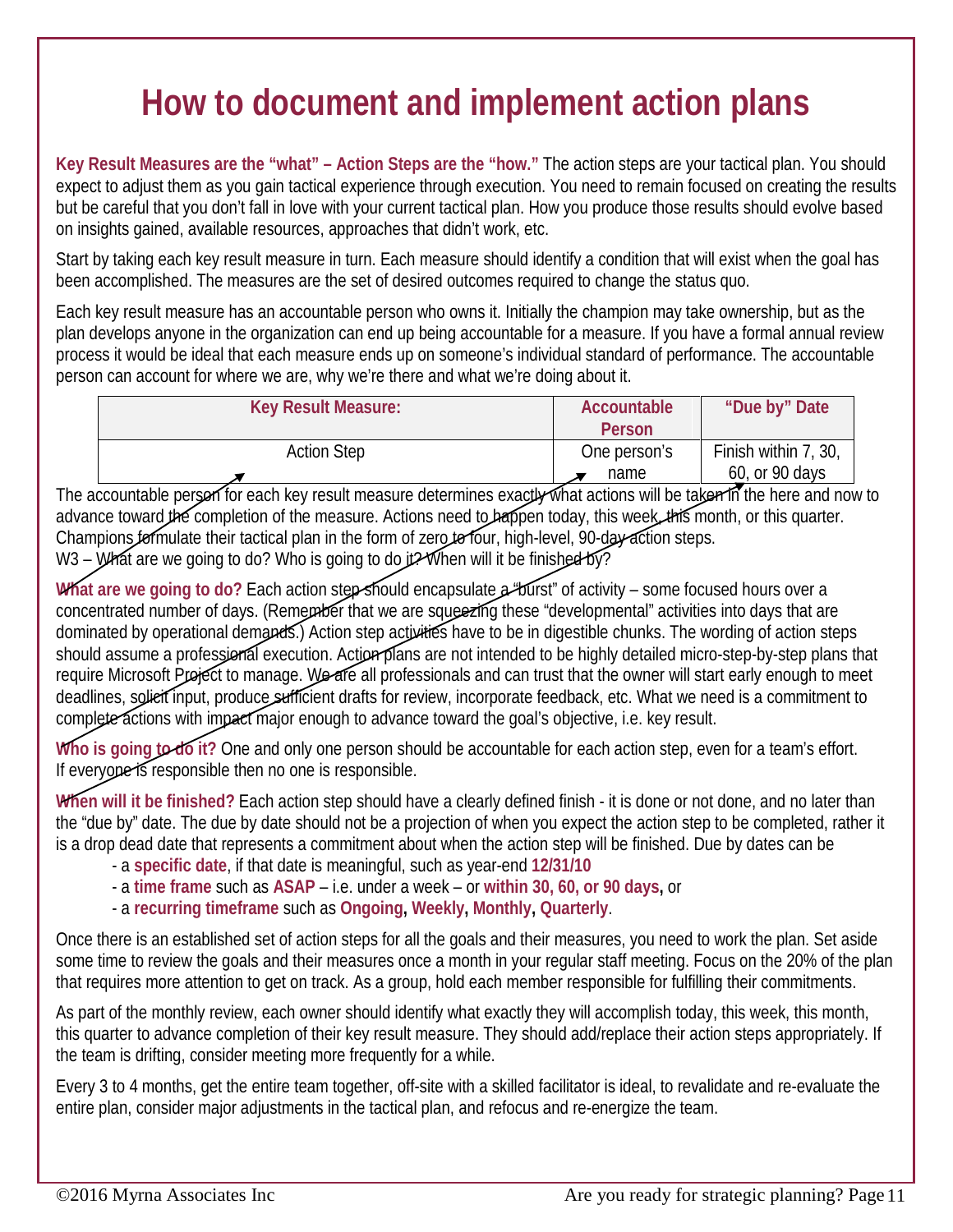#### **Strategic Planning Definitions**

**Accountable Person:** A **single named individual** who can account for **where we are** with regards to a key result measure, **why we're there**, and **what we're doing** about it – i.e. what are the next 90 days of action steps.

**Action Plan:** An organization of personal commitments that serves as a vehicle for causing a strategic goal to become a reality. It is comprised of:

A **Strategic Goal** statement – a pithy one-liner that captures the spirit of the required change in status quo. A **Champion, Co-Champions** – folks who are accountable for shepherding the goal to completion. A list of **Key Result Measures** – comprehensive, specific set of outcomes that define completion for the team. An **Accountable Person** for each key result measure – the single, named individual accountable for the KRM A set of 90-day **Action Steps** – specific actions to be finished in the next days and weeks that create results.

- **Champion:** A named individual, the planning team's best mix of passion and competence, for shepherding a *Strategic Goal* over the next 12-18 months. They decide *how* the goal gets done while remaining accountable for *what* gets done through delivery of the team-set *key result measures* and operating through plans that are written, understood, reviewed and approved. An individual is the champion of one and only one goal. They and their cochampions are the forward wedge to personally guarantee that their goal is moving forward and will be completed as rapidly and completely as possible. They plow the road, garnering support and resources. They know the current state of progress on their goal at all times. They build and maintain corporate awareness and support. They represent the consensus and commitment of the entire planning team.
- **Co-champion(s):** One or more named individuals who would be the champion of a strategic goal if the planning team didn't have someone with a stronger match of passion and competence. They **back up the champion** (usually the member[s] of the team who are accountable for the key result measures under the goal).
- **Customer:** Someone who **has bought from you more than once** in the recent past typically over the last 1-2 years. The customer can be recognized as the one with the open wallet. (There may be many end users of your service that your products must attract and service but if you don't also meet the needs of the customer you will never make a sale!)
- **End Users:** The individuals who **ultimately use your product**. If your product does not meet the needs of the ultimate users there will be no motivation on the part of your customer to buy it. (For example, end users of Dove soap ask Wal-Mart, your potential customer, to carry the product.)
- **Market:** A **collection of prospects** you have an effective way to **communicate** with, that have **common needs** that can be met by products your product group can develop, your sales team can deliver and your customer services group **can support,** that can generate **enough revenue** to be relevant at your current size. Markets can be defined by any criteria that groups your prospects such as application, function, geography, job title, industry, etc.
- **Mission:** Your realm of activity over the next three to five years to fulfill your vision. It is an affirmation of:: What do you want to be? (Usually some statement of leadership)

*What do you want to be?* (Usually some statement of leadership)

*What* **customers do you want to do it for?** (Usually a statement of geographic scope, industry, targeted customer profile)

*Why* **do you do it?** (Usually to create value for your stakeholders along with a "softer" thought like save lives -- if it's true.)

*How* **do you want to do it?** (Usually some combination of develop, manufacture, or supply specific services or products)

- **Product:** The manifestation of the **value you create** for your customer. The "thing" they pay you for. Sometimes it is a physical thing like cable, screws, or disks, and sometimes it is an intangible thing such as advice.
- **Sale:** A **one-time event** when money changes hands. The first sale typically costs more than the profit it generates. Typically you can only make a profit once there are multiple sales from the same organization – i.e., sales don't build a business, customers build a business.
- **Vision:** The embodiment of your organization's internal gyroscope consisting of your **core purpose**, **core values** and a 10 to 30-year **big hairy audacious goal**.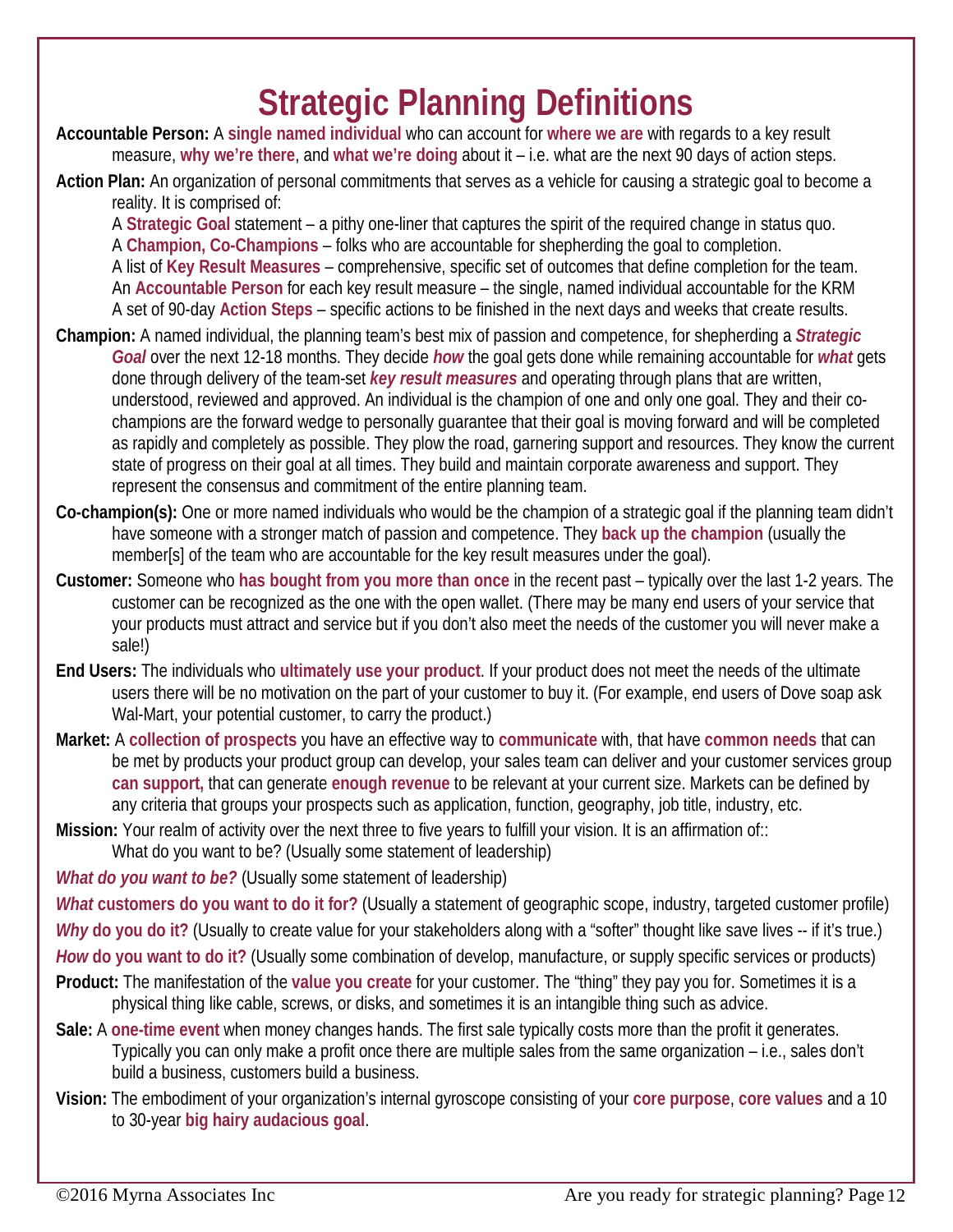#### **What Myrna Associates can do for you**

Myrna Associates enables you to transform the conceptual exercise of strategic planning into a tactical reality.

You and your senior management team produce a complete and powerful Strategic Plan in only two days. Unlike traditional strategic planning "experts" and their conceptual processes, the Myrna approach to strategic planning gets everyone to focus **on what's really important**, which results in **proactively changing the status quo**, not with a lifeless, bound summary, but with a **proven implementation process** that **keeps people on schedule, on track, and regularly held accountable** for 30-, 60-, and 90-day action steps.

Our method has proven highly effective while remaining affordable and timely. With a fee as low as \$8,500 and a 100% money-back satisfaction guarantee, you can feel confident in your decision to work with us.

The plans we help you create don't just sit on a shelf – they have concrete 30-, 60- and 90-day action steps with people assigned to them. This works because it creates ownership and accountability – and *results* as proven by our over 80% word-of-mouth client referral rate.

#### **How we do it:**

We initiate, supervise, and direct (subject to the CEO) all aspects of the strategic planning process leading up to execution of the plan. This includes soliciting and organizing the planning team's initial pre-meeting input, establishing a productive meeting environment, and getting everyone on the same page with regard to vision, mission, strategy, and strategic goals.

We participate in the creation of the plan from inception to completion, with ongoing 90-day action steps, including due dates and accountable parties.

We document the plan in Microsoft Word and PowerPoint format. Within a week of the meeting, we deliver individual notebooks and CDs to each team member that include the plan, notes from all discussions, records of input, and insights gained -- over 50 pages of valuable information. The CDs contain all working files, plan highlights, and photos of the planning meeting experience for each planning team member.

#### **Follow-up services**

To maintain momentum, follow-up support includes middle management presentations and one-day review meetings each quarter. Ongoing support includes annual planning meetings to close out last year's plan and generate an updated one.

#### **What makes our services unique?**

- A choice of **professional facilitators** you pick to match your organization's culture and needs. Each is highly skilled in producing productive conversations, facilitating the best team communication ever, and skillfully converting talk to action for breakthrough results. Each facilitator brings unique, relevant real-world and life experience to the meeting.
- A **planning process that customizes** itself around the unique issues of each organization while consistently providing the highly positive results you expect from a proven, formal process.
- **Affordable** and **predictable cost** in dollars and time.
- **All paperwork handled** by Myrna Associates with professionally presented results delivered within a week.
- Availability of facilitated **follow-on** presentations, reviews, and annual meetings to sustain momentum and accelerate implementation.
- **Field-proven solutions** to common business management and personnel problems presented as part of the discussion of issues.
- **Proven process** with hundreds of enthusiastic testimonials a process that leads to renewed energy, focus, and incredible excitement and commitment.
- A 100% money-back **guarantee**.

If this appeals to you, arrange for a complementary consultation to determine if the program is right for you and you are right for the program. Call us at **(800) 207-8192,** email us at **[success@myrna.com](mailto:success@myrna.com)**, and investigate our process at **[myrna.com.](http://www.myrna.com/)**